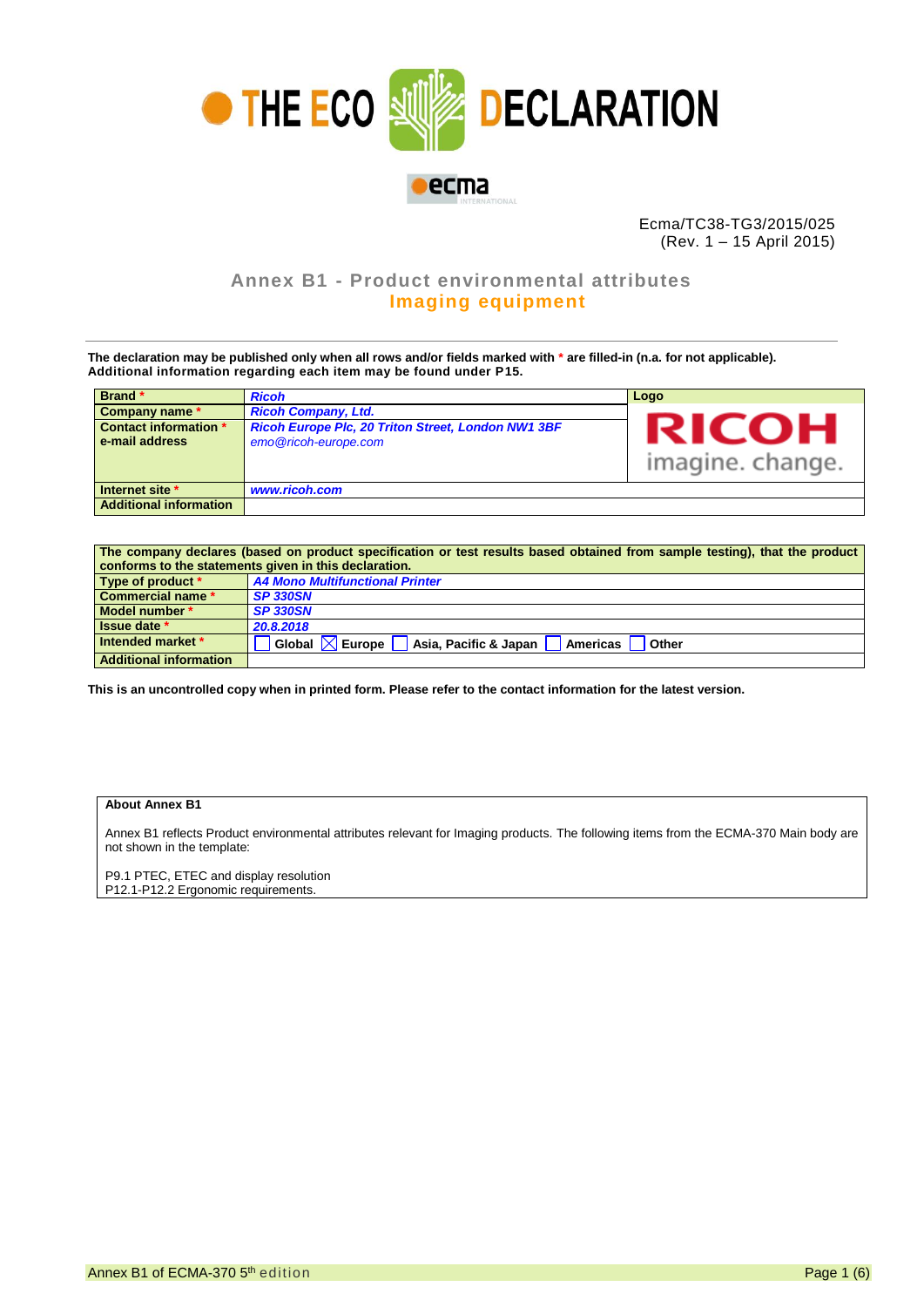| Model number *                                                                         |                                                                                                                                                                | <b>SP 330SN</b>                                                                                                                                                                                   | Logo |                          |             |      |  |
|----------------------------------------------------------------------------------------|----------------------------------------------------------------------------------------------------------------------------------------------------------------|---------------------------------------------------------------------------------------------------------------------------------------------------------------------------------------------------|------|--------------------------|-------------|------|--|
| Issue date *                                                                           |                                                                                                                                                                | 20.8.2018                                                                                                                                                                                         |      | RICOH<br>imagine. change |             |      |  |
|                                                                                        |                                                                                                                                                                |                                                                                                                                                                                                   |      |                          |             |      |  |
| <b>Product environmental attributes - Legal requirements</b><br><b>Requirement met</b> |                                                                                                                                                                |                                                                                                                                                                                                   |      |                          |             |      |  |
| Item                                                                                   |                                                                                                                                                                |                                                                                                                                                                                                   |      | Yes                      | No          | n.a. |  |
| <b>P1</b>                                                                              |                                                                                                                                                                | <b>Hazardous substances and preparations</b>                                                                                                                                                      |      |                          |             |      |  |
| $P1.1*$                                                                                |                                                                                                                                                                | Products do comply with the current European RoHS Directive. (See legal reference and NOTE B1)                                                                                                    |      | $\times$                 |             |      |  |
| $P1.2*$                                                                                | Products do not contain Asbestos (see legal reference).                                                                                                        |                                                                                                                                                                                                   |      |                          |             |      |  |
|                                                                                        | Comment: Legal reference has no maximum concentration value.                                                                                                   |                                                                                                                                                                                                   |      |                          |             |      |  |
| $P1.3*$                                                                                | Products do not contain Ozone Depleting Substances: Chlorofluorocarbons (CFC),                                                                                 |                                                                                                                                                                                                   |      |                          |             |      |  |
|                                                                                        |                                                                                                                                                                | hydrobromofluorocarbons (HBFC), hydrochlorofluorcarbons (HCFC), Halons, carbontetrachloride, 1,1,1-                                                                                               |      | $\boxtimes$              |             |      |  |
|                                                                                        |                                                                                                                                                                | trichloroethane, methyl bromide (see legal reference). Comment: Legal reference has no maximum                                                                                                    |      |                          |             |      |  |
|                                                                                        |                                                                                                                                                                | concentration values.                                                                                                                                                                             |      |                          |             |      |  |
| $P1.4*$                                                                                |                                                                                                                                                                | Products do not contain more than; 0,005% polychlorinated biphenyl (PCB), 0,005% polychlorinated                                                                                                  |      | $\boxtimes$              |             |      |  |
|                                                                                        |                                                                                                                                                                | terphenyl (PCT) in preparations (see legal reference).                                                                                                                                            |      |                          |             |      |  |
| $P1.5*$                                                                                |                                                                                                                                                                | Products do not contain more than 0,1% short chain chloroparaffins (SCCP) with 10-13 carbon atoms in the<br>chain containing at least 48% per mass of chlorine in the SCCP (see legal reference). |      | $\boxtimes$              |             |      |  |
| $P1.6*$                                                                                |                                                                                                                                                                | Parts with direct and prolonged skin contact do not release nickel in concentrations above 0,5 µg/cm <sup>2</sup> /week                                                                           |      | X                        |             |      |  |
|                                                                                        |                                                                                                                                                                | (see legal reference).                                                                                                                                                                            |      |                          |             |      |  |
|                                                                                        |                                                                                                                                                                | Comment: Max limit in legal reference when tested according to EN1811:2011-5.                                                                                                                     |      |                          |             |      |  |
| $P1.7*$                                                                                |                                                                                                                                                                | REACH Article 33 information about substances in articles is available at (add URL or mail contact):                                                                                              |      | $\boxtimes$              |             |      |  |
|                                                                                        |                                                                                                                                                                |                                                                                                                                                                                                   |      |                          |             |      |  |
| P <sub>2</sub>                                                                         | <b>Batteries</b>                                                                                                                                               |                                                                                                                                                                                                   |      |                          |             |      |  |
| $P2.1*$                                                                                |                                                                                                                                                                | If the product contains a battery or an accumulator, the battery/accumulator is labeled with the disposal                                                                                         |      | $\boxtimes$              |             |      |  |
|                                                                                        |                                                                                                                                                                | symbol. Information on proper disposal is provided in user manual. (See legal reference)                                                                                                          |      |                          |             |      |  |
| $P2.2*$                                                                                | Batteries or accumulators do not contain more than 0,0005% of mercury or 0,002% of cadmium. (See legal                                                         |                                                                                                                                                                                                   |      |                          |             |      |  |
|                                                                                        | $\boxtimes$<br>reference)<br>$\boxtimes$                                                                                                                       |                                                                                                                                                                                                   |      |                          |             |      |  |
| $P2.3*$                                                                                | Batteries and accumulators are readily removable. (See legal reference)                                                                                        |                                                                                                                                                                                                   |      |                          |             |      |  |
| P <sub>3</sub>                                                                         |                                                                                                                                                                | <b>Conformity verification &amp; Eco design (ErP)</b>                                                                                                                                             |      |                          |             |      |  |
| $P3.1*$                                                                                |                                                                                                                                                                | The product is CE-marked to show conformance with applicable legal requirements (see legal reference).                                                                                            |      | X                        |             |      |  |
| $P3.2*$                                                                                |                                                                                                                                                                | The Declaration of Conformity can be requested at (add link or e-mail address):                                                                                                                   |      |                          |             |      |  |
|                                                                                        |                                                                                                                                                                | The product complies with the Eco design requirements for energy-related products,<br>(see legal reference).                                                                                      |      | $\times$                 |             |      |  |
|                                                                                        |                                                                                                                                                                | Required information is;<br>given in item P15 or added to this document,                                                                                                                          |      |                          | $\boxtimes$ |      |  |
|                                                                                        |                                                                                                                                                                | available at (add URL):                                                                                                                                                                           |      |                          |             |      |  |
| P4                                                                                     |                                                                                                                                                                | <b>Consumable materials</b>                                                                                                                                                                       |      |                          |             |      |  |
| $P4.1*$                                                                                |                                                                                                                                                                | If a photo conductor (drum, belt etc.) is used in the product, it does not contain cadmium max 0,01% (see                                                                                         |      | $\boxtimes$              |             |      |  |
|                                                                                        |                                                                                                                                                                | legal reference and NOTE B1).                                                                                                                                                                     |      |                          |             |      |  |
| $P4.2*$                                                                                |                                                                                                                                                                | If ink/toner is used in the product, it does not contain cadmium max 0,1% by weight (see legal reference).                                                                                        |      |                          |             |      |  |
| $P4.3*$                                                                                |                                                                                                                                                                | If the ink/toner formulation/preparation is classified as hazardous or contains a substance for which there                                                                                       |      |                          |             |      |  |
|                                                                                        |                                                                                                                                                                | are Community workplace exposure limits, the product/packaging is adequately labeled according to                                                                                                 |      |                          |             |      |  |
|                                                                                        |                                                                                                                                                                | applicable regulations and a Safety Data Sheet (SDS) in accordance with these requirements is available                                                                                           |      |                          |             |      |  |
|                                                                                        |                                                                                                                                                                | (see legal reference).                                                                                                                                                                            |      |                          |             |      |  |
| <b>P5</b>                                                                              |                                                                                                                                                                | <b>Product packaging</b>                                                                                                                                                                          |      |                          |             |      |  |
| P5.1*                                                                                  |                                                                                                                                                                | Packaging and packaging components do not contain more than 0,01% lead, mercury, cadmium and                                                                                                      |      | $\boxtimes$              |             |      |  |
| $P5.2*$                                                                                | hexavalent chromium by weight of these together.<br>The packaging materials are marked with abbreviations and numbers indicating the nature of the material(s) |                                                                                                                                                                                                   |      |                          |             |      |  |
|                                                                                        |                                                                                                                                                                | used (see legal reference).                                                                                                                                                                       |      | ⋉                        |             |      |  |
| P5.3*                                                                                  |                                                                                                                                                                | The product packaging material is free from ozone depleting substances as specified in the Montreal Protocol                                                                                      |      | $\boxtimes$              |             |      |  |
|                                                                                        | (see legal reference).                                                                                                                                         |                                                                                                                                                                                                   |      |                          |             |      |  |
|                                                                                        | Comment: Legal reference has no maximum concentration values.                                                                                                  |                                                                                                                                                                                                   |      |                          |             |      |  |
| P <sub>6</sub>                                                                         |                                                                                                                                                                | <b>Treatment information</b>                                                                                                                                                                      |      |                          |             |      |  |
| P6.1*                                                                                  |                                                                                                                                                                | Information for recyclers/treatment facilities is available (see legal reference).                                                                                                                |      | $\boxtimes$              |             |      |  |

1

NOTE B1 Restriction applies to the homogeneous material, unless other specified and expressed in weight %. Stating "Yes" means that the product is compliant with the mandatory requirements.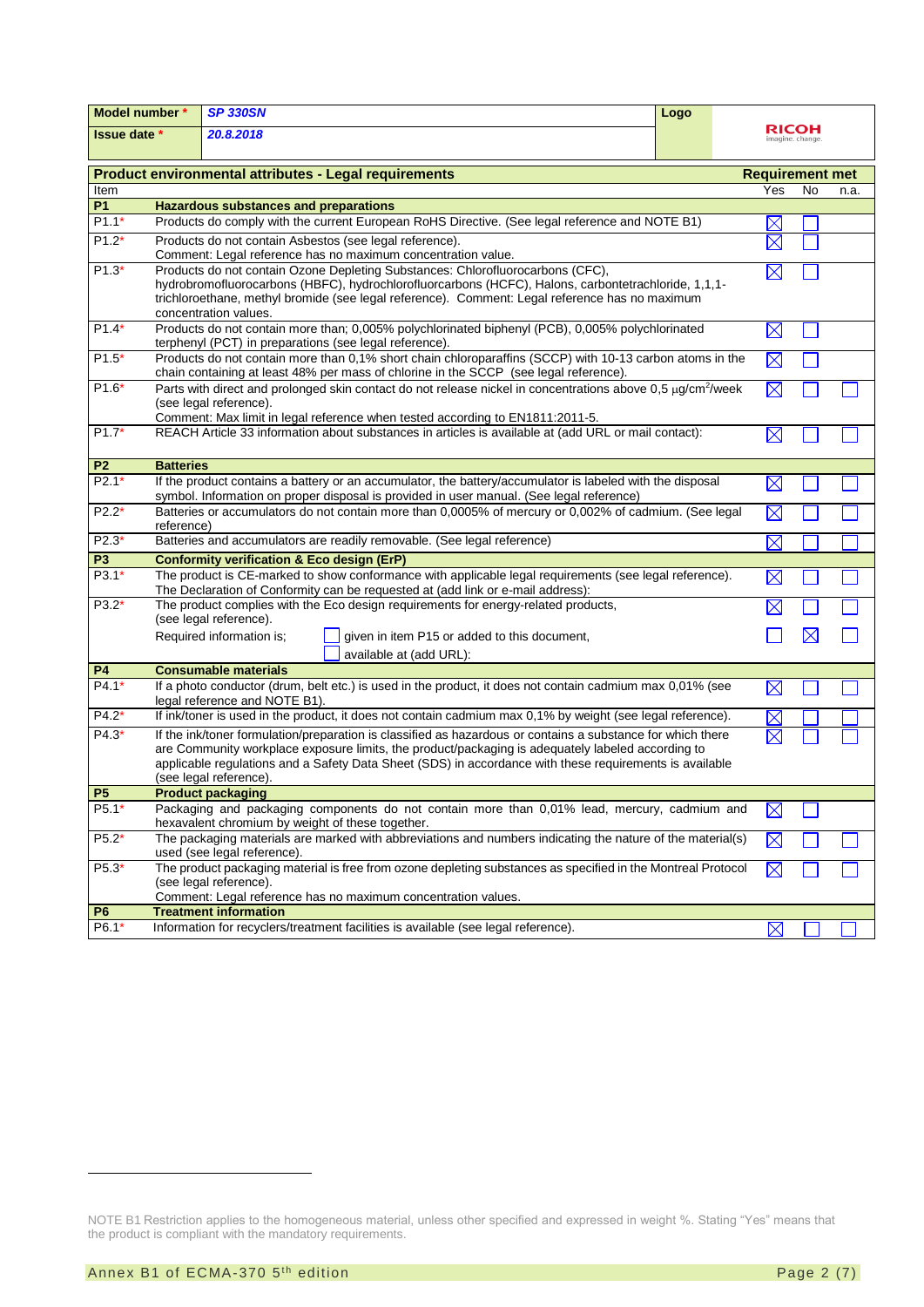| Model number *                   |                                                                                         | <b>SP 330SN</b>                                                                                                                                                                                                  | Logo            |                        |                           |  |
|----------------------------------|-----------------------------------------------------------------------------------------|------------------------------------------------------------------------------------------------------------------------------------------------------------------------------------------------------------------|-----------------|------------------------|---------------------------|--|
| <b>Issue date *</b><br>20.8.2018 |                                                                                         |                                                                                                                                                                                                                  |                 |                        | RICOH<br>imagine. change. |  |
|                                  |                                                                                         | Product environmental attributes - Market requirements (See General NOTE GN below)<br>- Environmental conscious design                                                                                           |                 | <b>Requirement met</b> |                           |  |
| Item                             |                                                                                         | *=mandatory to fill in. Additional information regarding each item may be found under P14.                                                                                                                       |                 |                        | Yes No n.a.               |  |
| <b>P7</b>                        | <b>Design</b>                                                                           | <b>Disassembly, recycling</b>                                                                                                                                                                                    |                 |                        |                           |  |
| $P7.1*$                          |                                                                                         | Parts that have to be treated separately are easily separable                                                                                                                                                    |                 |                        |                           |  |
| $P7.2*$                          | $\times$<br>Plastic materials in covers/housing have no surface coating.<br>$\boxtimes$ |                                                                                                                                                                                                                  |                 |                        |                           |  |
| $P7.3*$                          |                                                                                         | Plastic parts > 100 g consist of one material or of easily separable materials.                                                                                                                                  |                 | ${\color{red} \times}$ |                           |  |
| $P7.4*$                          |                                                                                         | Plastic parts > 25 g have material codes according to ISO 11469 referring ISO 1043-4.                                                                                                                            |                 | $\times$               |                           |  |
| P7.5                             |                                                                                         | Plastic parts are free from metal inlays or have inlays that can be removed with commonly available tools.                                                                                                       |                 | $\boxtimes$            |                           |  |
| P7.6*                            |                                                                                         | Labels are easily separable. (This requirement does not apply to safety/regulatory labels).                                                                                                                      |                 |                        |                           |  |
|                                  | <b>Product lifetime</b>                                                                 |                                                                                                                                                                                                                  |                 | $\times$               |                           |  |
| $P7.7*$                          |                                                                                         | Upgrading can be done e.g. with processor, memory, cards or drives                                                                                                                                               |                 | $\boxtimes$            |                           |  |
| $P7.8*$                          |                                                                                         | Upgrading can be done using commonly available tools                                                                                                                                                             |                 | $\boxtimes$            |                           |  |
| P7.9.                            |                                                                                         | Spare parts are available after end of production for: 7 years                                                                                                                                                   |                 |                        |                           |  |
| P7.10                            |                                                                                         | Service is available after end of production for: 7 years                                                                                                                                                        |                 |                        |                           |  |
|                                  |                                                                                         |                                                                                                                                                                                                                  |                 |                        |                           |  |
| P7.11*                           |                                                                                         | <b>Material and substance requirements</b><br>Product cover/housing material type (e.g. plastics, metal, aluminum):                                                                                              |                 |                        |                           |  |
|                                  |                                                                                         | Material type: PC+ABS<br>Material type:<br>Material type:                                                                                                                                                        |                 |                        |                           |  |
| P7.12                            |                                                                                         | Insulation materials of external electrical cables are PVC free.                                                                                                                                                 |                 |                        | $\boxtimes$               |  |
| P7.13                            |                                                                                         | Insulation materials of internal electrical cables are PVC free.                                                                                                                                                 |                 |                        | $\boxtimes$               |  |
| P7.14                            |                                                                                         | External plastic casing/cover parts > 25 g contain no more than 0,1% weight (1000 ppm) bromine and 0,1%                                                                                                          |                 | $\times$               |                           |  |
|                                  |                                                                                         | weight (1000 ppm) chlorine attributable to brominated flame retardants, chlorinated flame retardants, and                                                                                                        |                 |                        |                           |  |
|                                  |                                                                                         | polyvinyl chloride or 0,3% weight (3000 ppm) bromine and 0,3% weight (3000 ppm) chlorine in parts containing                                                                                                     |                 |                        |                           |  |
| P7.15                            |                                                                                         | more than 25% post-consumer recycled content.<br>Printed circuit boards, PCBs (without components) are low halogen: all $\Box$ PCBs > 25 g                                                                       |                 |                        | $\boxtimes$               |  |
|                                  |                                                                                         |                                                                                                                                                                                                                  | are low halogen |                        |                           |  |
| P7.16                            |                                                                                         | as defined in IEC 61249-2-21. (See NOTE B2)<br>Flame retarded plastic parts > 25 g in covers / housings are marked according ISO 1043-4:                                                                         |                 | $\boxtimes$            |                           |  |
|                                  | Marking FR(40)                                                                          |                                                                                                                                                                                                                  |                 |                        |                           |  |
| P7.17                            |                                                                                         | Alt. 1: Chemical specifications of flame retardants in printed circuit boards > 25 g (without components):                                                                                                       |                 |                        |                           |  |
|                                  |                                                                                         | TBBPA (additive) , TBBPA (reactive) (See NOTE B3), Other; chemical name:                                                                                                                                         | $CAS#$ :        |                        | $\boxtimes$               |  |
|                                  |                                                                                         | BFRs are used, which are not restricted of their inclusion by regulations                                                                                                                                        |                 |                        |                           |  |
|                                  |                                                                                         | Alt. 2: Chemical specifications of flame retardants in printed circuit boards (without components) > 25 g<br>according ISO 1043-4:                                                                               |                 |                        | $\boxtimes$               |  |
| P7.18                            |                                                                                         | Alt. 1: Flame retarded plastic parts $>$ 25 g contain the following flame retardant substances/preparations in                                                                                                   |                 |                        |                           |  |
|                                  |                                                                                         | concentrations above 0,1%:                                                                                                                                                                                       |                 |                        | $\boxtimes$               |  |
|                                  |                                                                                         | 1. Chemical name:<br>$.CAS#$ :<br>(See NOTE B4)                                                                                                                                                                  |                 |                        |                           |  |
|                                  |                                                                                         | 2. Chemical name:<br>, CAS #:<br>$, CAS$ #:<br>3. Chemical name:                                                                                                                                                 |                 |                        |                           |  |
|                                  |                                                                                         |                                                                                                                                                                                                                  |                 |                        |                           |  |
| P7.19                            |                                                                                         | Alt. 2: Chemical specifications of flame retardants in plastic parts > 25 g according ISO 1043-4: FR(40)<br>In plastic parts > 25 g, flame retardant substances/preparations above 0,1% are used which have been |                 |                        |                           |  |
|                                  |                                                                                         | assigned the following Risk phrases;<br>and Hazard statements:                                                                                                                                                   |                 |                        |                           |  |
|                                  |                                                                                         | The source(s) for these classifications is/are found at $(add URL(s))$ :                                                                                                                                         | (See NOTE B5)   |                        |                           |  |
| P7.20*                           |                                                                                         | Postconsumer recycled plastic material content is used in the product (See NOTE B6):                                                                                                                             |                 | $\bowtie$              |                           |  |
|                                  |                                                                                         | If YES; at least one of the two alternatives below shall be answered;                                                                                                                                            |                 |                        |                           |  |
|                                  | a)                                                                                      | Of total plastic parts' weight > 25 g, the postconsumer recycled plastic material content (calculated as a                                                                                                       |                 |                        |                           |  |
|                                  |                                                                                         | percentage of total plastic by weight) is <b>0.34%</b> . or                                                                                                                                                      |                 |                        |                           |  |
|                                  | b)                                                                                      | The weight of recycled material is<br>g.                                                                                                                                                                         |                 |                        |                           |  |

-

GENERAL NOTE Standard references should direct to the latest version of a standard. If an older version of a standard is used, section P15 shall be used for explanation.

NOTE B2 IEC 61249-2-21 defines maximum limits of 900 ppm for each of the substances chlorine and bromine and a maximum limit of 1500ppm of these substances combined. The standard does not address fluorine, iodine and astatine which are included in the group of halogens.

NOTE B3 and B4 A Guidance document on Chemical substances is available; see<http://www.ecma-international.org/publications/standards/Ecma-370.htm>

NOTE B5 If a certain substance has been assigned a certain risk phrases / hazard statement in the referenced source, this does not necessarily mean the substance has been tested for all of the hazards referred to by a certain customer.

NOTE B6 Applies to a product containing plastic parts whose combined weight exceeds 100 g with the exception of printed circuit boards, cables, connectors and electronic components and bio-based plastic material.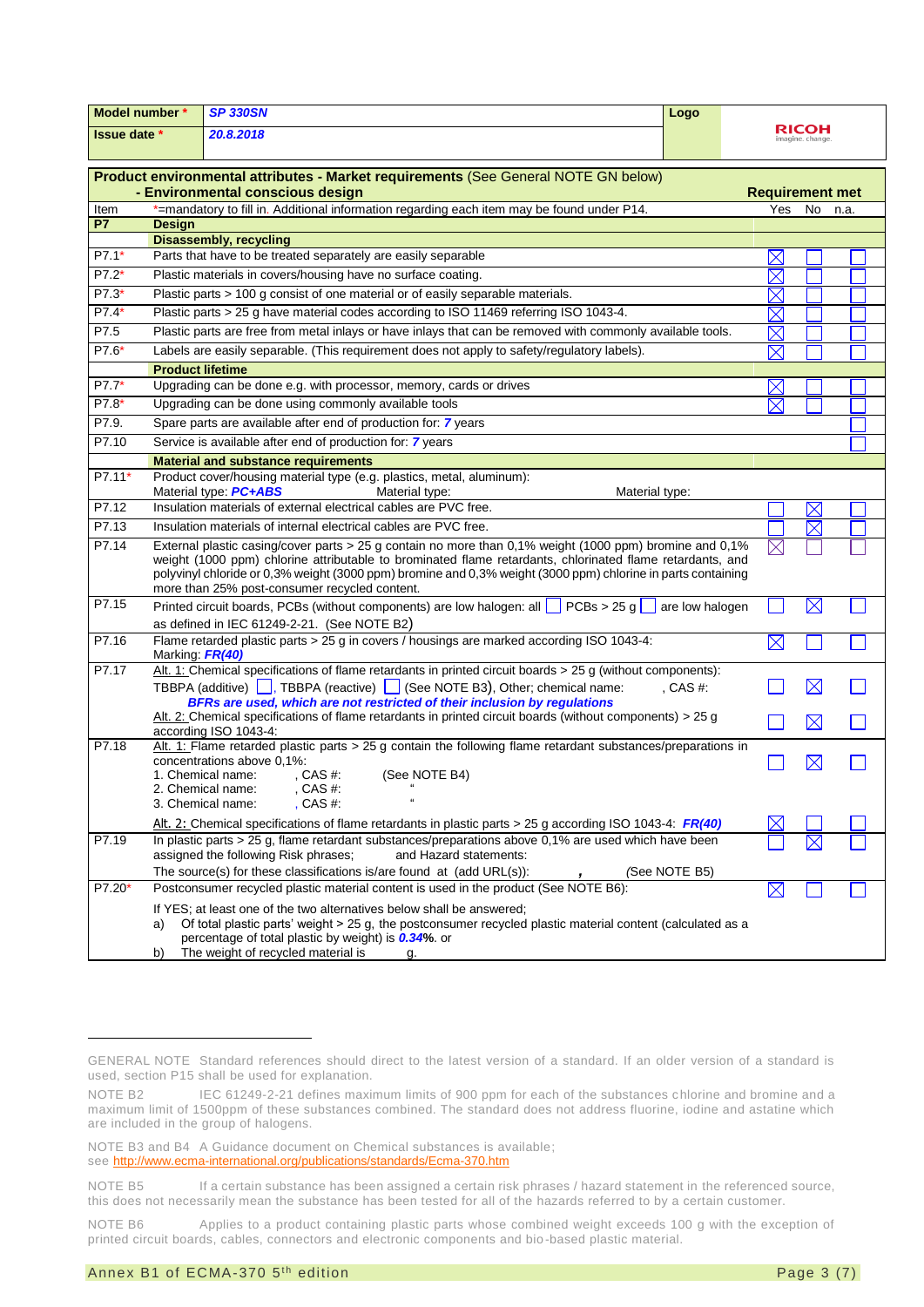| Model number *<br><b>SP 330SN</b>                                                                                          |                                                                                   |  | Logo                                                                                                             |                                  |                                                                                                             |                         |                   |             |
|----------------------------------------------------------------------------------------------------------------------------|-----------------------------------------------------------------------------------|--|------------------------------------------------------------------------------------------------------------------|----------------------------------|-------------------------------------------------------------------------------------------------------------|-------------------------|-------------------|-------------|
|                                                                                                                            | <b>Issue date</b> *<br>20.8.2018                                                  |  |                                                                                                                  |                                  | <b>RICOH</b><br>imagine. change.                                                                            |                         |                   |             |
|                                                                                                                            |                                                                                   |  |                                                                                                                  |                                  |                                                                                                             |                         |                   |             |
| Product environmental attributes - Market requirements (continued)                                                         |                                                                                   |  |                                                                                                                  |                                  |                                                                                                             | <b>Requirement met</b>  |                   |             |
| Item                                                                                                                       |                                                                                   |  |                                                                                                                  |                                  |                                                                                                             |                         | Yes<br><b>No</b>  | n.a.        |
| Material and substance requirements (continued)<br>Biobased plastic material content is used in the product (See NOTE B7): |                                                                                   |  |                                                                                                                  |                                  |                                                                                                             |                         |                   |             |
| P7.21*                                                                                                                     |                                                                                   |  |                                                                                                                  |                                  |                                                                                                             |                         | $\boxtimes$       |             |
|                                                                                                                            | a)                                                                                |  | If YES; at least one of the two alternatives below shall be answered;                                            |                                  | Of total plastic parts' weight > 25 g, the biobased plastic material content (calculated as a percentage of |                         |                   |             |
|                                                                                                                            |                                                                                   |  | total plastic by weight) is $<0.011\%$ .                                                                         |                                  |                                                                                                             |                         |                   |             |
|                                                                                                                            | or                                                                                |  |                                                                                                                  |                                  |                                                                                                             |                         |                   |             |
|                                                                                                                            | b)                                                                                |  | The weight of the biobased plastic material is                                                                   | g.                               |                                                                                                             |                         |                   |             |
| P7.22*                                                                                                                     |                                                                                   |  | Light sources are free from mercury, i.e. less than 0,1 mg/lamp.<br>If mercury is used specify: Number of lamps: |                                  | and maximum mercury content per lamp:                                                                       |                         | $\boxtimes$<br>mg |             |
| P <sub>8</sub>                                                                                                             | <b>Batteries</b>                                                                  |  |                                                                                                                  |                                  |                                                                                                             |                         |                   |             |
| $P8.1*$                                                                                                                    |                                                                                   |  | Battery chemical composition: Lithium-ion battery                                                                |                                  |                                                                                                             |                         |                   |             |
| P <sub>9</sub>                                                                                                             |                                                                                   |  | <b>Energy consumption (See NOTE B8)</b>                                                                          |                                  |                                                                                                             |                         |                   |             |
| P9.1                                                                                                                       |                                                                                   |  | For the product the following power levels or energy consumptions are reported:                                  |                                  |                                                                                                             |                         |                   |             |
| Energy mode *                                                                                                              |                                                                                   |  | Power level at                                                                                                   | Power level at                   | Power level at                                                                                              | Reference/Standard      | for<br>energy     |             |
|                                                                                                                            |                                                                                   |  | 100 V AC                                                                                                         | <b>115</b> V AC                  | 230 V AC                                                                                                    | modes and test method * |                   |             |
| Sleep mode for ENERGY                                                                                                      |                                                                                   |  | W                                                                                                                | W                                | W                                                                                                           |                         |                   | $\boxtimes$ |
| <b>STAR® Operational Mode</b><br>(OM) products                                                                             |                                                                                   |  |                                                                                                                  |                                  |                                                                                                             |                         |                   |             |
| Standby/off mode for                                                                                                       |                                                                                   |  | W                                                                                                                | W                                | W                                                                                                           |                         |                   | $\boxtimes$ |
| <b>ENERGY STAR Operational</b>                                                                                             |                                                                                   |  |                                                                                                                  |                                  |                                                                                                             |                         |                   |             |
| Mode (OM) products<br>TEC value for ENERGY STAR                                                                            |                                                                                   |  | kWh/week                                                                                                         | kWh/week                         | 1.253 kWh/week                                                                                              |                         |                   |             |
| <b>TEC</b> products                                                                                                        |                                                                                   |  |                                                                                                                  |                                  |                                                                                                             |                         |                   |             |
| (TEC= Typical Energy                                                                                                       |                                                                                   |  |                                                                                                                  |                                  |                                                                                                             |                         |                   |             |
| <b>Operating Mode</b>                                                                                                      |                                                                                   |  | W                                                                                                                | W                                | 514W                                                                                                        |                         |                   |             |
| <b>Ready Mode</b>                                                                                                          |                                                                                   |  | W                                                                                                                | W                                | 68.6W                                                                                                       |                         |                   |             |
|                                                                                                                            |                                                                                   |  |                                                                                                                  |                                  |                                                                                                             |                         |                   |             |
| <b>Sleep Mode</b>                                                                                                          |                                                                                   |  | W                                                                                                                | W                                | $0.87$ WO                                                                                                   |                         |                   |             |
|                                                                                                                            |                                                                                   |  | W                                                                                                                | W                                | W                                                                                                           |                         |                   |             |
|                                                                                                                            |                                                                                   |  | W                                                                                                                | W                                | W                                                                                                           |                         |                   |             |
|                                                                                                                            |                                                                                   |  | W                                                                                                                | W                                | W                                                                                                           |                         |                   |             |
|                                                                                                                            |                                                                                   |  | External Power Supply Efficiency Level (International Efficiency Marking Protocol) *:                            |                                  |                                                                                                             |                         |                   | $\boxtimes$ |
| Print/Scan Speed*<br>32 images per minute                                                                                  |                                                                                   |  |                                                                                                                  |                                  |                                                                                                             |                         |                   |             |
| Default time to enter energy save mode: 0.5 minutes                                                                        |                                                                                   |  |                                                                                                                  |                                  |                                                                                                             |                         |                   |             |
| $P9.2*$<br>$\boxtimes$<br>Information about the energy save function is provided with the product.                         |                                                                                   |  |                                                                                                                  |                                  |                                                                                                             |                         |                   |             |
| P <sub>10</sub>                                                                                                            | <b>Emissions</b>                                                                  |  |                                                                                                                  |                                  |                                                                                                             |                         |                   |             |
|                                                                                                                            | Noise emission - Declared according to ISO 9296 (See NOTE B9)                     |  |                                                                                                                  |                                  |                                                                                                             |                         |                   |             |
| P <sub>10.1</sub>                                                                                                          | Mode description<br>Statistical upper limit A-weighted sound power level,<br>Mode |  |                                                                                                                  |                                  |                                                                                                             |                         |                   |             |
|                                                                                                                            |                                                                                   |  |                                                                                                                  |                                  | $L_{W\!A,c}$ (B)                                                                                            |                         |                   |             |
|                                                                                                                            | Idle                                                                              |  | <b>Stand-by</b>                                                                                                  | 3.3                              |                                                                                                             |                         |                   |             |
|                                                                                                                            | <b>Operating mode</b><br>Operation                                                |  | 6.9                                                                                                              |                                  |                                                                                                             |                         |                   |             |
|                                                                                                                            | See section P 15<br>Other mode                                                    |  |                                                                                                                  |                                  |                                                                                                             |                         |                   |             |
|                                                                                                                            |                                                                                   |  | Measured according to: $\boxtimes$ ISO 7779                                                                      | ECMA-74                          |                                                                                                             |                         |                   |             |
|                                                                                                                            |                                                                                   |  | Other                                                                                                            | (only if not covered by ECMA-74) |                                                                                                             |                         |                   |             |

1

NOTE B7 The following is to be excluded from the calculation of percentage: printed circuit boards, labels, cables, connectors and electronic components and postconsumer recycled plastic.

NOTE B8 A Guidance document on Energy Efficiency is available; see<http://www.ecma-international.org/publications/standards/Ecma-370.htm>

NOTE B9 A Guidance document on Acoustic Noise is available; see<http://www.ecma-international.org/publications/standards/Ecma-370.htm>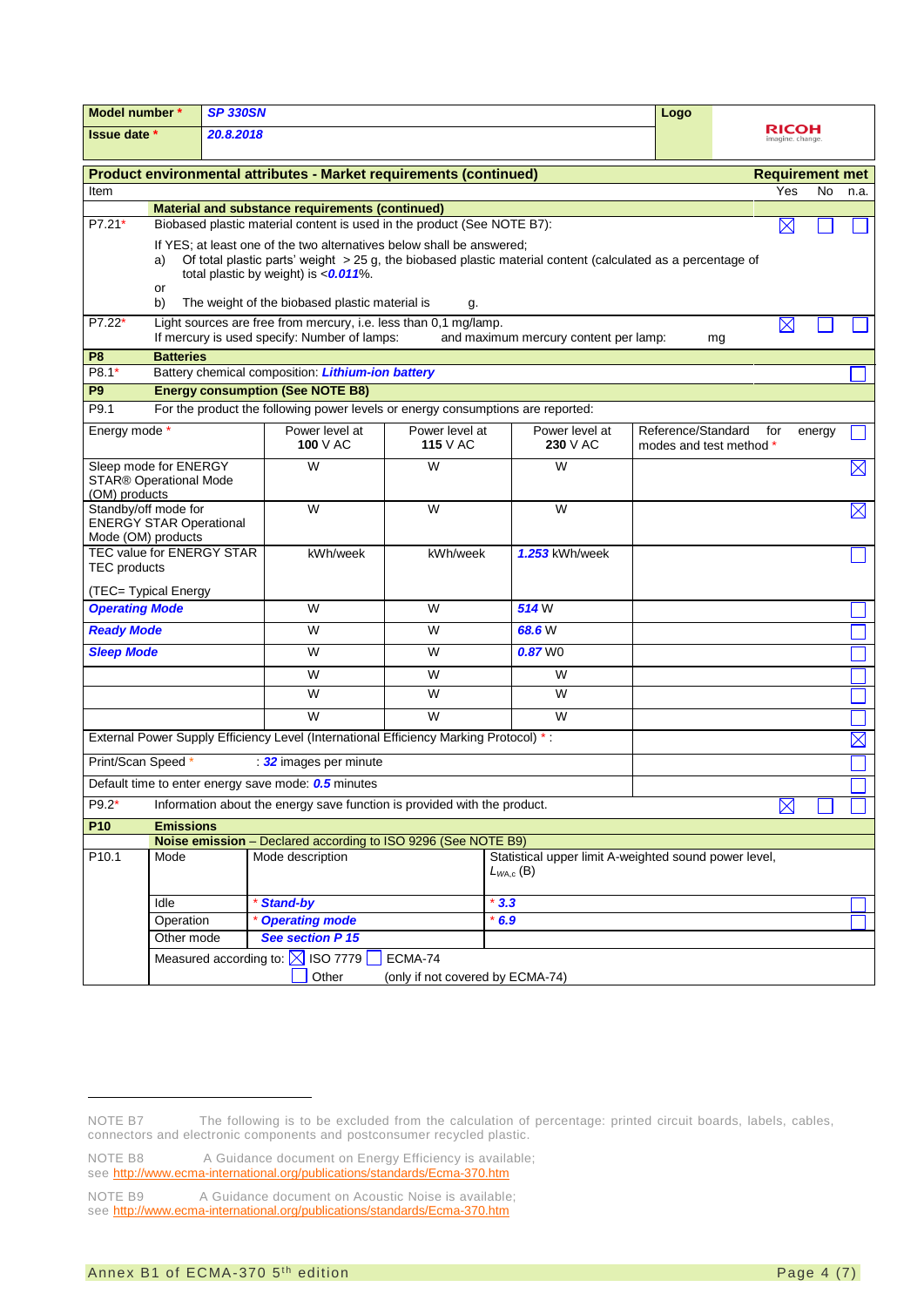| Model number *                                                     |                                                                                                                                                                                                                                                                                                                                                                             | <b>SP 330SFN</b>                                                                   |                                                                                                                                                        |                         | Logo                      |                                                                                               |                         |           |             |
|--------------------------------------------------------------------|-----------------------------------------------------------------------------------------------------------------------------------------------------------------------------------------------------------------------------------------------------------------------------------------------------------------------------------------------------------------------------|------------------------------------------------------------------------------------|--------------------------------------------------------------------------------------------------------------------------------------------------------|-------------------------|---------------------------|-----------------------------------------------------------------------------------------------|-------------------------|-----------|-------------|
| <b>Issue date</b> *                                                |                                                                                                                                                                                                                                                                                                                                                                             | 20.8.2018                                                                          |                                                                                                                                                        |                         | RICOH<br>imagine. change. |                                                                                               |                         |           |             |
| Product environmental attributes - Market requirements (continued) |                                                                                                                                                                                                                                                                                                                                                                             |                                                                                    |                                                                                                                                                        | <b>Requirement met</b>  |                           |                                                                                               |                         |           |             |
| Item                                                               |                                                                                                                                                                                                                                                                                                                                                                             |                                                                                    |                                                                                                                                                        |                         |                           |                                                                                               | Yes                     | <b>No</b> | n.a.        |
|                                                                    |                                                                                                                                                                                                                                                                                                                                                                             |                                                                                    | <b>Chemical emissions from printing products (See NOTE B10)</b>                                                                                        |                         |                           |                                                                                               |                         |           |             |
| $P10.2*$                                                           |                                                                                                                                                                                                                                                                                                                                                                             |                                                                                    | Test performed according to ECMA-328 Determination of Chemical Emission Rates from Electronic<br>Equipment (ISO/IEC 28360)  , other specify: RAL-UZ205 |                         |                           |                                                                                               | $\boxtimes$             |           |             |
| P <sub>10.3</sub>                                                  |                                                                                                                                                                                                                                                                                                                                                                             |                                                                                    | Typical emission rate (operation phase) is (mg/h):                                                                                                     |                         |                           |                                                                                               |                         |           |             |
|                                                                    | Electrophotographic devices: Ozone <1.46 Dust <1.2<br>Styrene 0.31 Benzene <0.03<br><b>TVOC 6.6</b><br>Ink devices:<br>Styrene<br><b>TVOC</b><br>Dust<br>Benzene                                                                                                                                                                                                            |                                                                                    |                                                                                                                                                        |                         |                           |                                                                                               |                         |           |             |
|                                                                    |                                                                                                                                                                                                                                                                                                                                                                             |                                                                                    | Note: compliance with maximum emission rates in eco labels to be declared in P14.                                                                      |                         |                           |                                                                                               |                         |           |             |
| P11<br>$P11.1*$                                                    |                                                                                                                                                                                                                                                                                                                                                                             | <b>Consumable materials for printing products</b>                                  | A Safety Data Sheet (SDS) is available for the ink/toner preparation, even if not legally required (see P4.3).                                         |                         |                           |                                                                                               |                         |           |             |
| $P11.2*$                                                           |                                                                                                                                                                                                                                                                                                                                                                             |                                                                                    | Paper containing post-consumer recycled fibers can be used, provided that it meets the requirements of                                                 |                         |                           |                                                                                               | $\times$<br>$\boxtimes$ |           |             |
|                                                                    | EN 12281.                                                                                                                                                                                                                                                                                                                                                                   |                                                                                    |                                                                                                                                                        |                         |                           |                                                                                               |                         |           |             |
| P11.3*                                                             |                                                                                                                                                                                                                                                                                                                                                                             |                                                                                    | 2-sided (duplex) printing/copying is an integrated product function.                                                                                   |                         |                           |                                                                                               | $\boxtimes$             |           |             |
| $P11.4*$                                                           |                                                                                                                                                                                                                                                                                                                                                                             |                                                                                    | The product is delivered to end-user with default auto-duplex enabled.                                                                                 |                         |                           |                                                                                               | $\boldsymbol{\times}$   |           |             |
| P <sub>13</sub><br>$P13.1*$                                        |                                                                                                                                                                                                                                                                                                                                                                             | <b>Packaging and documentation</b>                                                 | Product packaging material type(s): <b>Corrugated Paper</b>                                                                                            | weight (kg): 2.042      |                           |                                                                                               |                         |           |             |
|                                                                    |                                                                                                                                                                                                                                                                                                                                                                             | Product packaging material type(s): Plastic<br>Product packaging material type(s): | weight (kg): 0.414<br>weight (kg):                                                                                                                     |                         |                           |                                                                                               |                         |           |             |
| $P13.2*$                                                           |                                                                                                                                                                                                                                                                                                                                                                             |                                                                                    | Product plastic primary packaging is free from PVC.                                                                                                    |                         |                           |                                                                                               | $\boxtimes$             |           |             |
| P13.3*                                                             |                                                                                                                                                                                                                                                                                                                                                                             | consumer recovered fiber content:                                                  | For product primary corrugated fiberboard packaging, specify the contained percentage of minimum post-<br>$\%$                                         |                         |                           |                                                                                               |                         |           | $\boxtimes$ |
| P13.4*                                                             |                                                                                                                                                                                                                                                                                                                                                                             | Electronic $\boxtimes$ , Paper $\boxtimes$ , Other                                 | Specify media for user and product documentation (tick box):                                                                                           |                         |                           |                                                                                               |                         |           |             |
| P13.5                                                              |                                                                                                                                                                                                                                                                                                                                                                             | If Yes, please specify:                                                            | (Please only complete this item if paper documentation used)<br>User and product documentation on paper media is chlorine-free:                        |                         |                           |                                                                                               | $\boxtimes$             |           |             |
|                                                                    |                                                                                                                                                                                                                                                                                                                                                                             | Totally chlorine-free                                                              |                                                                                                                                                        |                         |                           |                                                                                               |                         |           |             |
|                                                                    |                                                                                                                                                                                                                                                                                                                                                                             | Elemental chlorine-free                                                            |                                                                                                                                                        |                         |                           |                                                                                               |                         |           |             |
|                                                                    |                                                                                                                                                                                                                                                                                                                                                                             | Processed chlorine-free                                                            |                                                                                                                                                        |                         |                           |                                                                                               |                         |           |             |
| P14                                                                |                                                                                                                                                                                                                                                                                                                                                                             | <b>Voluntary programs:</b>                                                         |                                                                                                                                                        |                         |                           |                                                                                               |                         |           |             |
| P <sub>14.1</sub>                                                  |                                                                                                                                                                                                                                                                                                                                                                             |                                                                                    | The product meets the requirements of the following voluntary program(s):                                                                              |                         |                           |                                                                                               |                         |           |             |
|                                                                    | Eco-label:                                                                                                                                                                                                                                                                                                                                                                  | <b>ENERGY STAR®</b><br>Eco-label: <b>BAM</b>                                       | Criteria version: 2.0<br>Criteria version: RAL UZ205<br>Criteria version:                                                                              | Date:<br>Date:<br>Date: | Product category:         | Product category: MFD (Multifunction Device<br>Product category: <b>Multifunction Devices</b> |                         |           |             |
| P <sub>15</sub>                                                    |                                                                                                                                                                                                                                                                                                                                                                             | <b>Additional information (See NOTE B11)</b>                                       | This product is designed to utilize recycled plastic materials wherever available                                                                      |                         |                           |                                                                                               |                         |           |             |
|                                                                    |                                                                                                                                                                                                                                                                                                                                                                             | <b>Stand-by: 20.8 (dB)</b><br><b>Operating Mode; 59(dB)</b>                        | Declared A-weighted sound pressure level L <sub>pAm</sub> (dB) in operation position                                                                   |                         |                           |                                                                                               |                         |           |             |
|                                                                    |                                                                                                                                                                                                                                                                                                                                                                             | Comment A (PVC) :                                                                  |                                                                                                                                                        |                         |                           |                                                                                               |                         |           |             |
|                                                                    | The PVC is restricted to use only for the packing materials. The following is Ricoh Group Green Procurement's standpoint for the<br>PVC use for the products:                                                                                                                                                                                                               |                                                                                    |                                                                                                                                                        |                         |                           |                                                                                               |                         |           |             |
|                                                                    |                                                                                                                                                                                                                                                                                                                                                                             |                                                                                    | Please refer to the latest Ricoh Group Green Procurement Guideline below;                                                                              |                         |                           |                                                                                               |                         |           |             |
|                                                                    |                                                                                                                                                                                                                                                                                                                                                                             |                                                                                    | http://ext.ricoh.co.jp/ecology/guideline/pdf/image_e_ver7.pdf                                                                                          |                         |                           |                                                                                               |                         |           |             |
|                                                                    | Ricoh deleted the restriction of use of PVC as steted in the above as "Until now, PVC contained in products is restricted to use<br>since we concerned environmental impact after product disposal and hazardous property of additives. At this time we have reviewed<br>a scope of PVC restricted use by confirming public movement and concern surrounding PVC.           |                                                                                    |                                                                                                                                                        |                         |                           |                                                                                               |                         |           |             |
|                                                                    | Comment B (Flame retardants in the PCB):                                                                                                                                                                                                                                                                                                                                    |                                                                                    |                                                                                                                                                        |                         |                           |                                                                                               |                         |           |             |
|                                                                    | There is a same kind of requirement in the EPEAT criteria 4.1.6.2 :                                                                                                                                                                                                                                                                                                         |                                                                                    |                                                                                                                                                        |                         |                           |                                                                                               |                         |           |             |
|                                                                    | All printed circuit board laminates included in the product excluding components soldered or affixed to the printed circuit board<br>laminates shall contain no more than 0.1 % weight. (1000ppm) bromine and 0.1 % weight. (1000ppm) chlorine attributable to<br>brominated flame retardants (BFRs) and chlorinated flame retardants (CFRs), with the following exception: |                                                                                    |                                                                                                                                                        |                         |                           |                                                                                               |                         |           |             |
|                                                                    |                                                                                                                                                                                                                                                                                                                                                                             |                                                                                    |                                                                                                                                                        |                         |                           |                                                                                               |                         |           |             |

NOTE B10 A Guidance document on Chemical Emissions is available;

see<http://www.ecma-international.org/publications/standards/Ecma-370.htm>

NOTE B11 Additional lines may be inserted to declare further items, by positioning the cursor at the far right of the row and hitting the <Enter> key.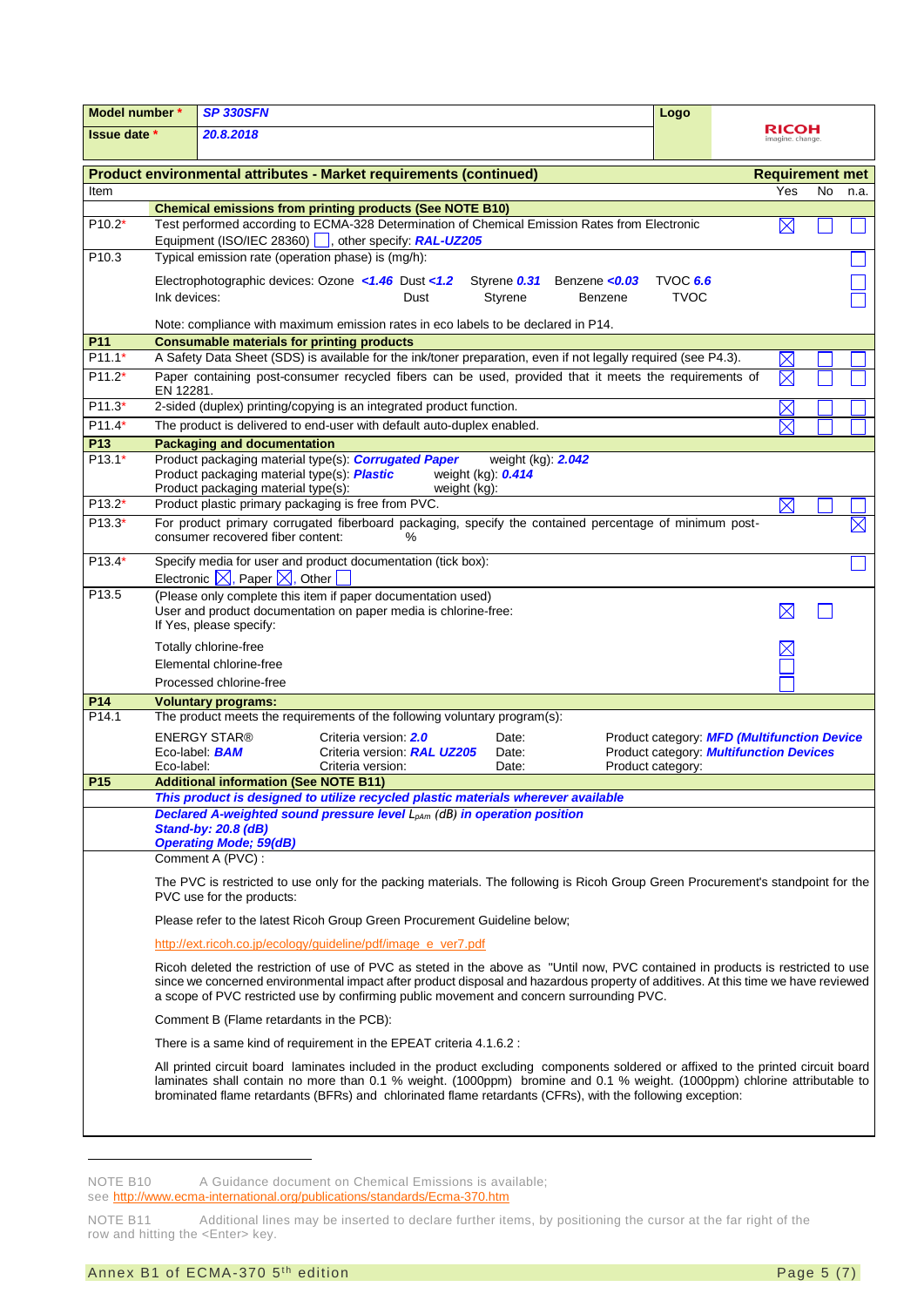. Uses of brominated or chlorinated substances that are not classified as BFRs or CFRs are allowed, but their use shall be documented if the bromine or chlorine content exceeds the applicable threshold.

....

IEC 61249-2-21 establishes limits on elemental bromine (900 ppm) and chlorine (900 ppm), and a combined limit of (1500 ppm.) Demonstration of conformance with the threshold limits established in IEC 61249-2-21 meets the requirements of this criterion.

However, any registered MFP/Printer/Scanner products, 620 products registered as of today including Ricoh/Canon/KonicaMinolta/HP/Xerox/Samsung/Lexmark/Toshiba/Dell/Epson/Kodak/Kyocera, do not comply yet to this requirement. It is said that it seems difficult for the PCB manufacturers to meet this requirement from the technical reasons.

Comment C (Risk Phrase classified flame retardant):

We confirmed the plastic manufacturers and obtained their declarations that the plastic materials used in the products are compliant with the Blue Angel criteria

\*Only flame retardants classified as R53 might be contained as above 0.1%.